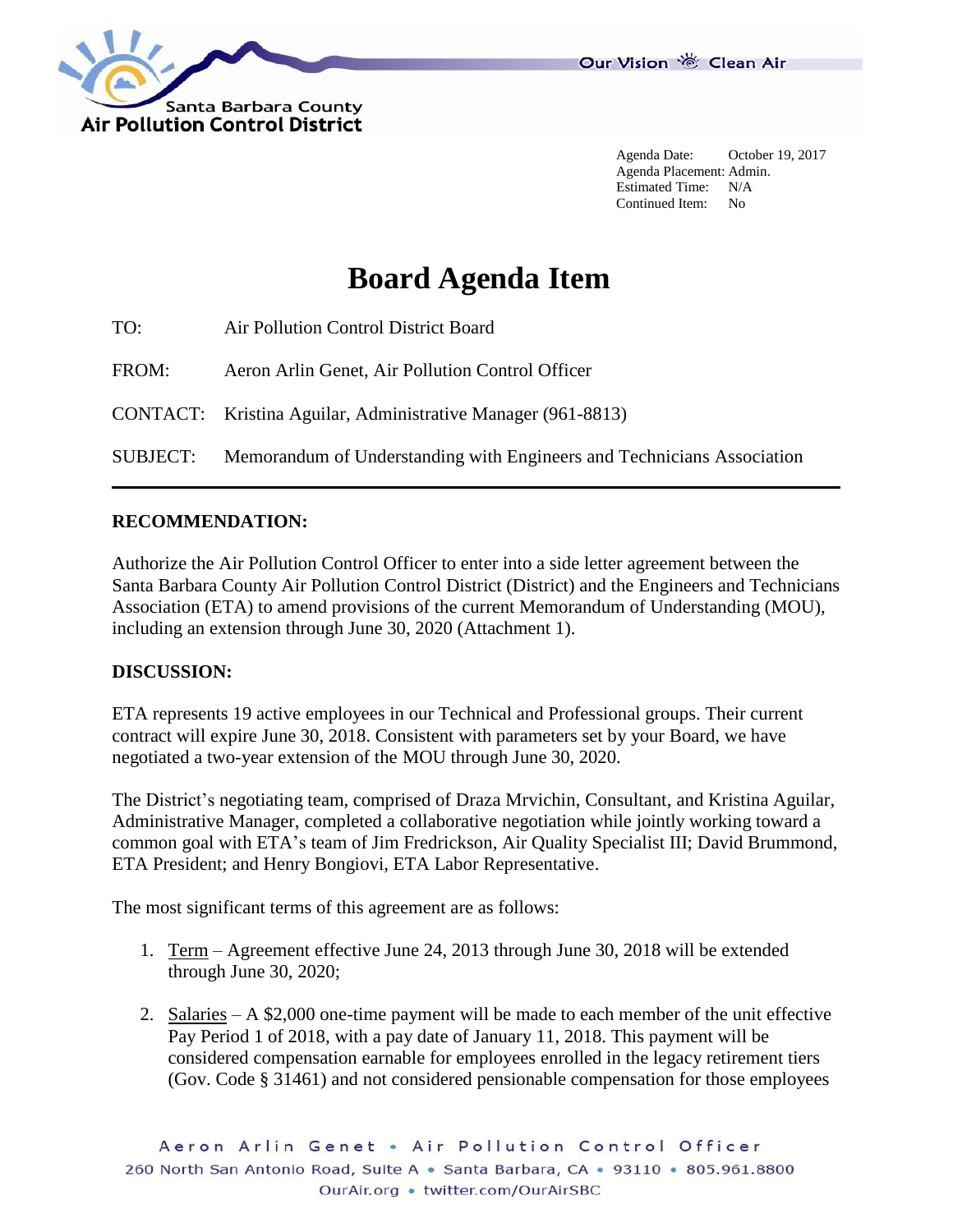enrolled in PEPRA (Gov. Code § 7522.34 (c)(3) & (c)(10));

- 3. Medical Benefits Effective January 1, 2018 the District shall contribute an additional semi-monthly benefit of \$22.33 to the employee-only premium of the medical benefit; and
- 4. An agreement to a re-opener on two (2) issues for each party in both years of the extension with the MOU expiring June 30, 2020.

# **FISCAL IMPACT:**

During recent years the District has reduced in staff size and seen its budget process further refined. With the adoption of the Fiscal Year 2017-2018 budget, the District is able to provide an increase in benefits and a onetime payment for salary. Throughout the process, the negotiating teams worked together to create an MOU that worked for everyone, while staying within the parameters set by your Board. The below outlines the fiscal impact of these changes to ETA:

- 1. Providing an increase in the District paid employee-only portion of the medical plan effective January 1, 2018 will have an impact for the 2017-2018 Fiscal Year of \$5,100, and then \$10,200 in subsequent Fiscal Years; and
- 2. Providing a \$2,000 one-time payment effective Pay Period 1 of 2018, with a pay date of January 11, 2018 will have an impact for the 2017-2018 Fiscal Year of \$38,000.

## **ATTACHMENT:**

- ETA Side Letter